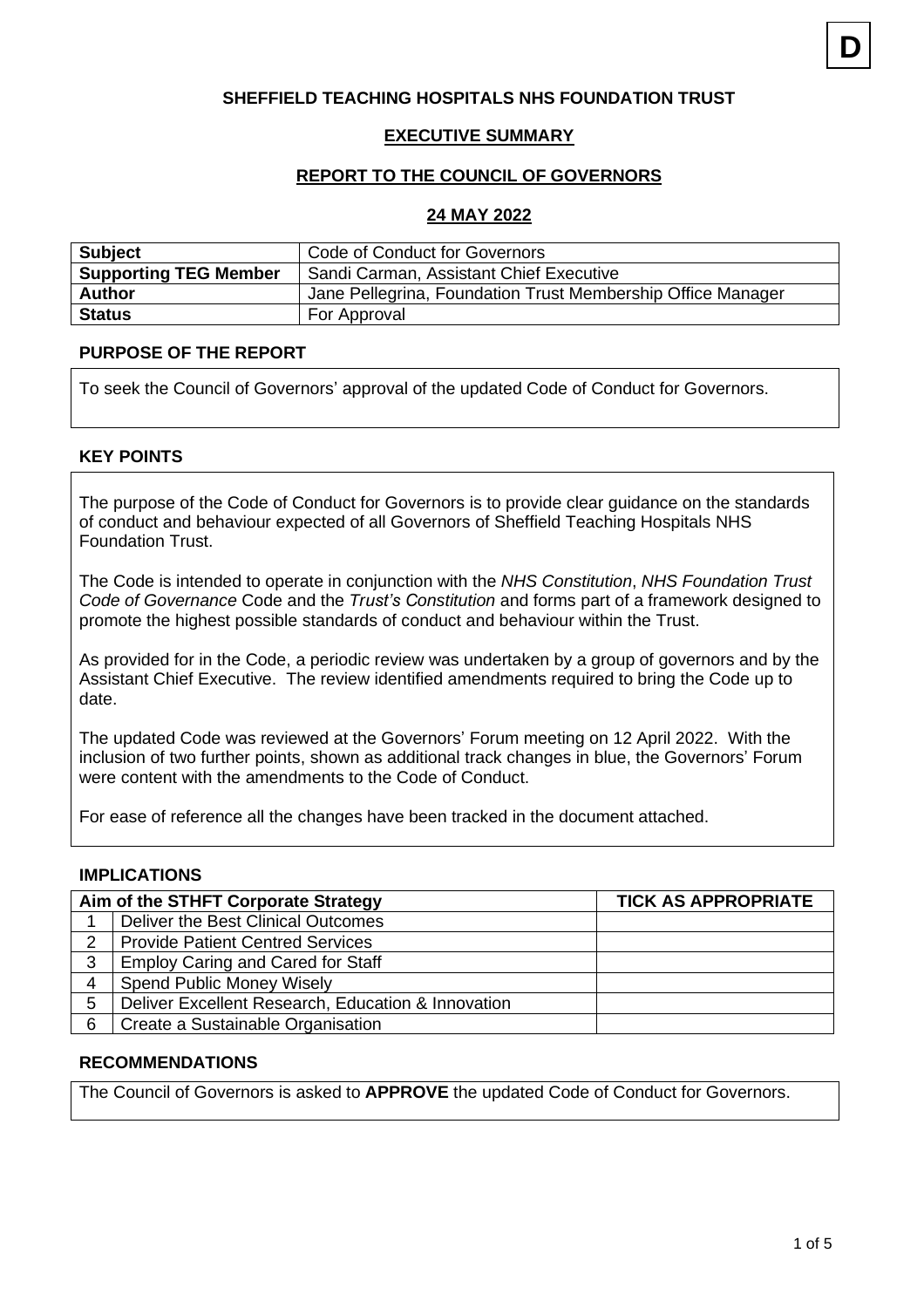### **Sheffield Teaching Hospitals NHS Foundation Trust CODE OF CONDUCT FOR GOVERNORS**

### **1. INTRODUCTION**

The purpose of the Code is to provide clear guidance on the standards of conduct and behaviour expected of all Governors of Sheffield Teaching Hospitals NHS Foundation Trust.

The Code is intended to operate in conjunction with the *NHS Constitution*, Monitor's *NHS Foundation Trust Code of Governance* and the Trust's Constitution and forms part of a framework designed to promote the highest possible standards of conduct and behaviour within the Trust.

#### **2. SCOPE**

The Code applies at all times whenever a Governor is acting in their official capacity as a Governor, or is carrying out the business of, or representing, the Council of Governors or the Trust.

The Code does not relate to activities undertaken by a Governor in a personal capacity except where a Governor's personal conduct could reasonably be regarded as bringing his or her their office as a Governor, the Council of Governors, or the Trust into disrepute.

#### **3. PRINCIPLES OF PUBLIC LIFE**

The principles underpinning this Code are drawn from the Seven Principles of Public Life  $^1$ and apply to anyone who works as a public office-holder.

In undertaking their role, Governors are expected to uphold the following principles:

• **Selflessness**

Holders of public office should act solely in terms of the public interest.

• **Integrity**

Holders of public office must avoid placing themselves under any obligation to people or organisations that might try inappropriately to influence them in their work. They should not act or take decisions in order to gain financial or other material benefits for themselves, their family, or their friends. They must declare and resolve any interests and relationships.

#### • **Objectivity**

Holders of public office must act and take decisions impartially, fairly and on merit, using the best evidence and without discrimination or bias.

#### • **Accountability**

Holders of public office are accountable to the public for their decisions and actions and must submit themselves to the scrutiny necessary to ensure this.

• **Openness**

Holders of public office should act and take decisions in an open and transparent manner. Information should not be withheld from the public unless there are clear and lawful reasons for so doing.

 $1$  HMSO. 2013. Committee on Standards in Public Life 14<sup>th</sup> Report. Standards matter: A review of best practice in promoting good behaviour in public life.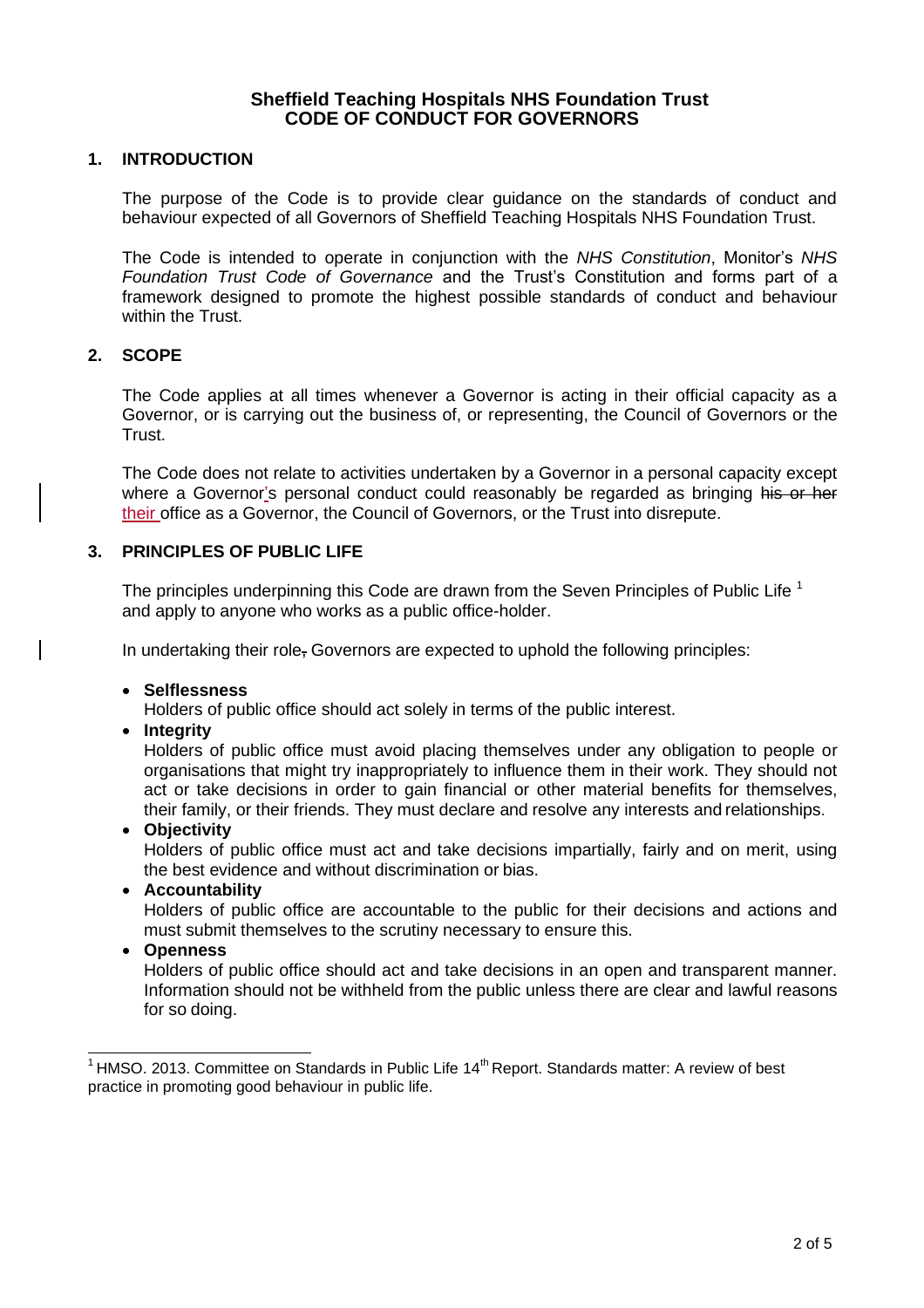### • **Honesty**

Holders of public office should be truthful.

• **Leadership**

Holders of public office should exhibit these principles in their own behaviour. They should actively promote and robustly support the principles and be willing to challenge poor behaviour wherever it occurs.

# **4. CORPORATE VISION AND VALUES**

Governors are expected to actively support the Trust's vision and aims in the corporate strategy *Making a Difference* and to support and uphold the Trust's *PROUD* values and behaviours:.

**P**atient first – ensure that the people we serve are the heart of what we do **R**espectful – be kind, respectful, fair and value diversity **O**wnership – celebrate our successes, learn continuously and ensure we improve **U**nity – work in partnership with others **Deliver** – be efficient, effective and account able for our actions

# **5. ROLE OF THE GOVERNOR AND DIRECTORS' DUTIES AND LIABILITIES**

Notwithstanding any statutory responsibilities and obligations imposed by NHS Improvement or their successor body the role of the Governor and the Council of Governors is to hold the Nonexecutive Directors individually and collectively to account for the performance of the Board of Directors. In doing this Governors should be guided by, and represent the interest of, all patients, members, local public and staff and represent the interests of the members of the Trust and the public.

As well as holding the Non-executive Directors collectively to account, Governors may provide views to the Non-executive Directors on:

• The strategic direction of the Trust

• Its targets and performance against targets

• The monitoring of such targets

The role of the Governor and the Council of Governors is to hold the Non-Executive Directors individually and collectively to account for the performance of the Board of Directors and represent the interests of the members of the Trust and the public.

The role is set out in detail in the Trust's Constitution, Monitor's *NHS Foundation Trust Code of Governance* and *Your statutory duties: A reference guide for NHS Foundation Trust Governors.*

The Council of Governors is not responsible for the day to day management of the Trust nor may the Council of Governors take decisions about the commitment or use of Trust resources. In carrying out its work the Council of Governors needs to take account of and respect the statutory duties and liabilities of the Board of Directors and individual directors, as detailed in the Constitution and statute.

### **6. QUALIFICATIONS FOR OFFICE**

Governors must comply with the criteria required to hold elected or appointed office throughout the period of their tenure, as detailed in the Constitution.

A Governor must notify the Assistant Chief Executive (in theirhis capacity as Trust Secretary) that they no longer fulfil the criteria, as soon as is reasonably possible.

Governors are required to agree to Disclosure and Barring Services (DBS) checks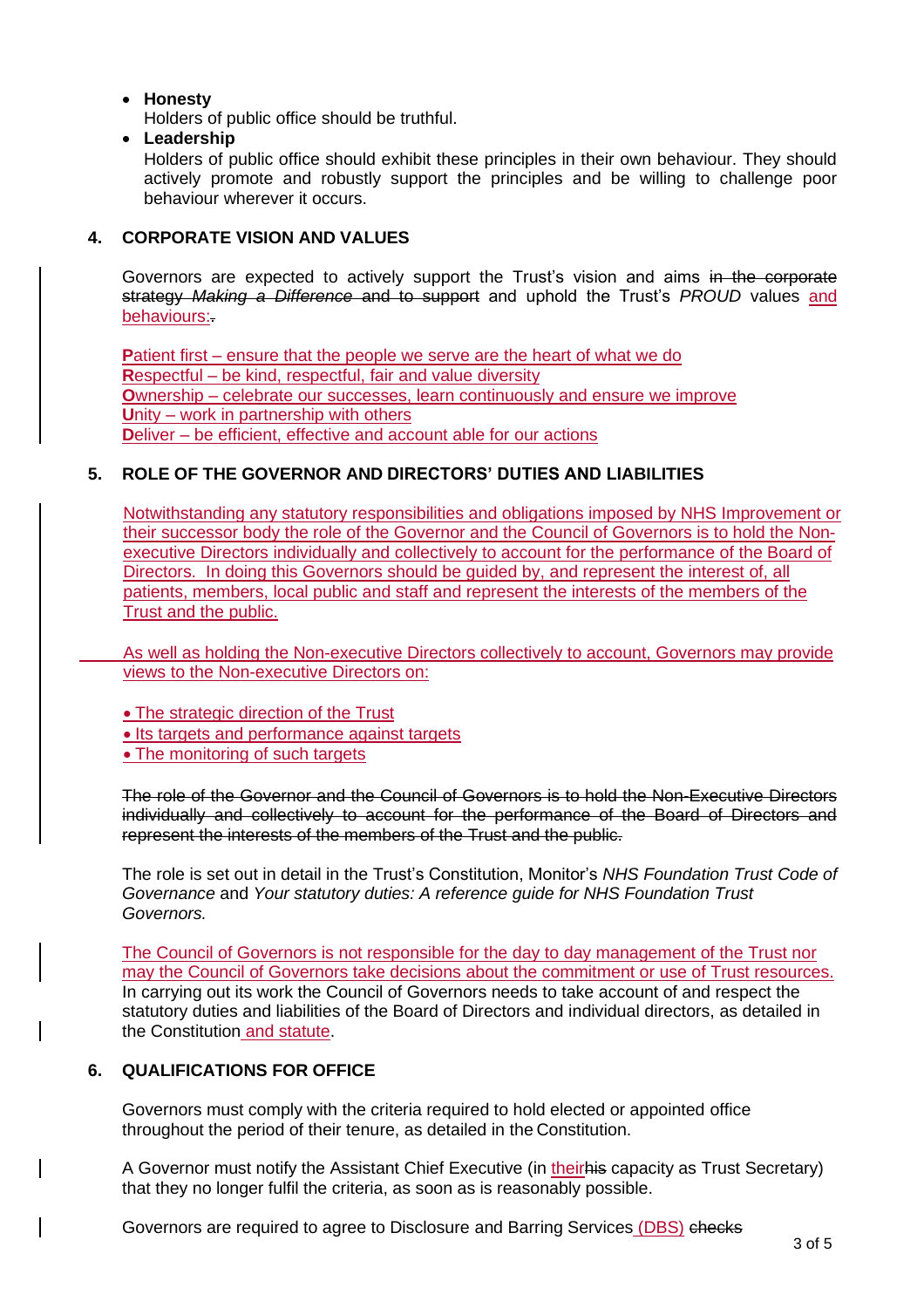beforechecks before taking office, followed by a further DBS check upon each re-election to office and must inform the Assistant Chief Executive in writing of any charges brought against them for any criminal offence.

The Trust is subject to regulations under its Provider Licence and The Health and Social Care Act 2008 (Regulated Activities) Regulations 2014 Regulation 5: Fit and Proper Persons Requirement stipulating that new and existing Governors are fit and proper persons, Governors are required to complete an annual declaration to this effect.

Governors will be required to undertake any health protection measures, including where appropriate vaccinations, as are required of the Board of Directors.

### **7. CONFIDENTIALITY**

Council of Governors meetings are open to the public but exceptionally the Council may decide to consider business in private session. Additionally, Governors may have access to or be made privy to confidential information such as written or verbal reports from the Board of Directors, commercially sensitive data, patient data and personal identifiable data.

Governors must not disclose any confidential information they are made privy to as a Governor, except in specified lawful circumstances. They must not seek to prevent a person from gaining access to information to which they are legally entitled.

Governors must comply with the Trust's Data Protection Policy, they must not disclose any confidential information they are made privy to as a Governor, except in specified lawful circumstances.

Governors must comply with the Trust's confidentiality policies and procedures, including the *Raising Concerns at Work Policy and Procedures* (Whistleblowing). Freedom to Speak Up Policy.

Nothing in this code shall preclude Governors from making a protected disclosure within the meaning of the Public Disclosure Act, 1998. Governors may seek further guidance on the provisions of the Public Disclosure Act from the Assistant Chief Executive.

### **8. REGISTER OF INTERESTS**

Governors are required to register annually all relevant interests on the Trust's Register of Interests in accordance with the provisions of the Constitution and the Standards of Business Conduct Policy. It is the responsibility of each Governor to update register entry if their interests change. Failure to register a relevant interest in a timely manner may constitute a breach of this Code.

If in any doubt, Governors should seek further guidance from the Assistant Chief Executive.

### **9. CONFLICTS OF INTEREST**

Governors must declare the nature and extent of any conflict of interest at the earliest opportunity. If such a declaration proves to be, or becomes, inaccurate or incomplete, a further declaration must be made. It is then for the Chairman to advise whether it is necessary for the Governor to refrain from participating in discussion of the item or withdraw from the meeting. Failure to comply is likely to constitute a breach of this Code.

If in any doubt, Governors should seek further guidance from the Assistant Chief Executive.

#### **10.9. MEETINGS**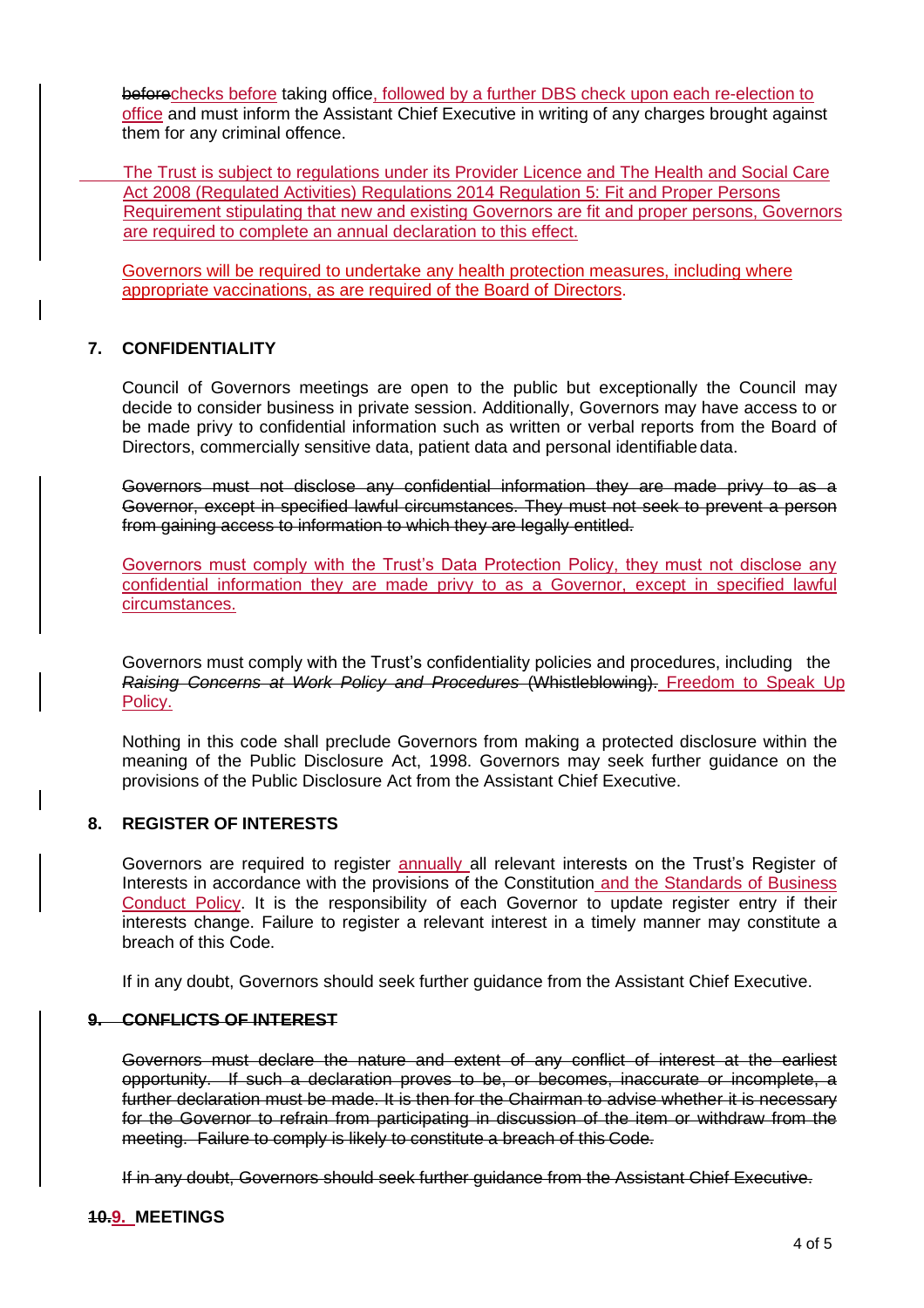Governors have a responsibility to attend Council of Governors meetings. When this is not possible apologies should be submitted to the Assistant Chief Executive in advance of the meeting.

Absence from two consecutive meetings of the Council of Governors without reasonable cause may be grounds for termination of tenure and removal of aGovernor.

The Council of Governors meets at least four times per financial year and governors have a responsibility to attend Council of Governors meetings. When this is not possible apologies should be submitted to the Foundation Trust Membership Manager in advance of the meeting. Absence from two consecutive meetings of the Council of Governors without reasonable cause may be grounds for termination of tenure and removal of a governor.

Governors are also expected to demonstrate their commitment to the Trust by keeping up-todate with Trust developments through attending briefings and awareness presentations and to observe at Board of Directors meetings in public.

### **11.10.PERSONAL CONDUCT**

Governors are expected to conduct themselves with the utmost integrity and objectivity in a manner that reflects positively on the Trust and not to conduct themselves in a manner that could reasonably be regarded as bringing their office or the Trust into disrepute.

Governors are expected to understand, agree to and promote the Trust's Equality, Diversity and Inclusion policies. Specifically Governors must treat others with respect and not breach the equality enactments enactmentsand not bully any person.

Governors must not seek to use their position improperly to confer an advantage or disadvantage on any person and must comply with the Trust's policies and procedures on the use of its resources.

Governors who are members of a  $t$ Trades  $u$ Union, a political party or any external organisation, must recognise that their role is not to represent those organisations but to represent the Trust membership constituency that elected them or the organisation that nominated them.

Governors must wear their ID badge at all times when undertaking duties as a Governor. ID badges must not be worn by Governors when attending the Trust on personal business, as a patient or as a visitor in a personal capacity. ID badges remain the property of the Trust at all times and should be returned to the Trust at the end of a Governor's term of office.

Governors must have regard to advice provided by the Chairman and the Assistant Chief Executive pursuant to their statutory and regulatory duties and responsibilities.

### **12.11.GOVERNOR CONTACT WITH THE FORMAL AND SOCIAL MEDIA**

Governors should consult the Chairman or the Assistant Chief Executive or any member of the Trust's Communications Team before speaking or writing to the media on matters relating to the Trust, whenever they are acting in their official capacity asGovernor.

Governors should be particularly aware of the impact of their presence on social media and, whilst it is acknowledged that governors are not members of staff, governors hold public office and therefore comments made via social media need to reflect their position. Any comments made via social media which could be deemed to bring the Trust into disrepute will be investigated and may be treated as a breach of this Code of Conduct.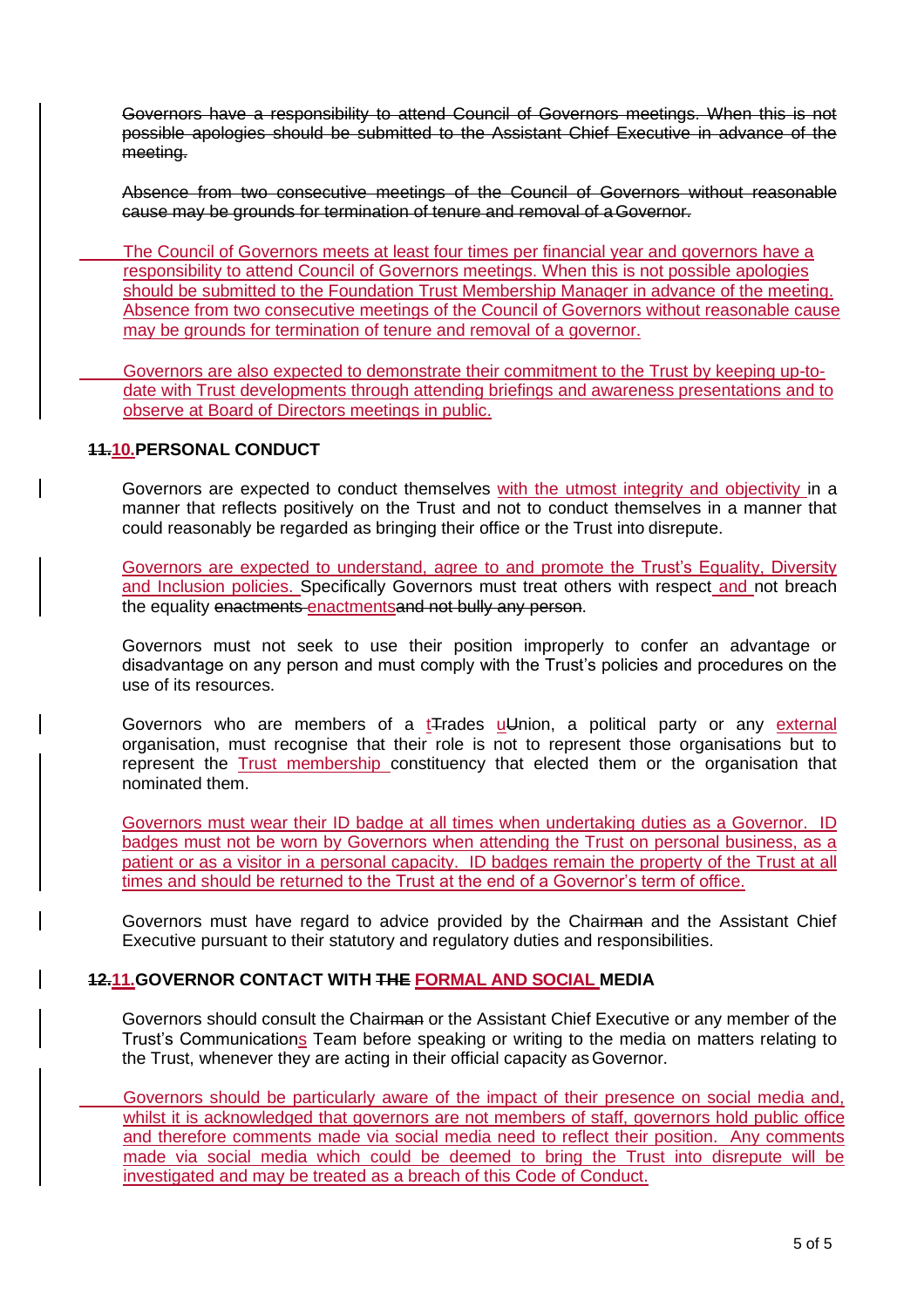### **13.12.TRAINING, DEVELOPMENT AND ACCESSIBILITY**

The Trust will provide appropriate training, and development and support opportunities for Governors.

Governors are expected to take part in training and development opportunities that have been identified as appropriate for them. To that end Governors will participate in any appraisal process or skills audit carried out by the Trust.

To ensure appropriate support can be offered to enable governors to participate fully, on taking office there will be an occupational health assessment.

### **14.13.UNDERTAKING AND COMPLIANCE**

All Governors elected or appointed to the Council of Governors are required to sign a declaration agreeing to comply with the provisions of this Code, (Appendix 1).

Failure to comply with this Code may result in removal from officefollow-up, in accordance with agreed procedures as described in paragraphs 1 and 2 of Annex 4 of the Constitution "Additional Provisions – Council of Governors". The procedure for removal of a Governor from office is set out in Appendix 2 of this Code.

#### **15.14.INTERPRETATION AND CONCERNS**

Any questions or concerns about the application of the Code should be raised with the Assistant Chief Executive. The Chairman will be the final arbiter of interpretation of the Code.

#### **16.15.REVIEW AND REVISION OF THE CODE**

This Code has been approved by the Council of Governors.

The Assistant Chief Executive will periodically lead a review of the Code. Any proposed revisions to the Code must be approved by the Council of Governors.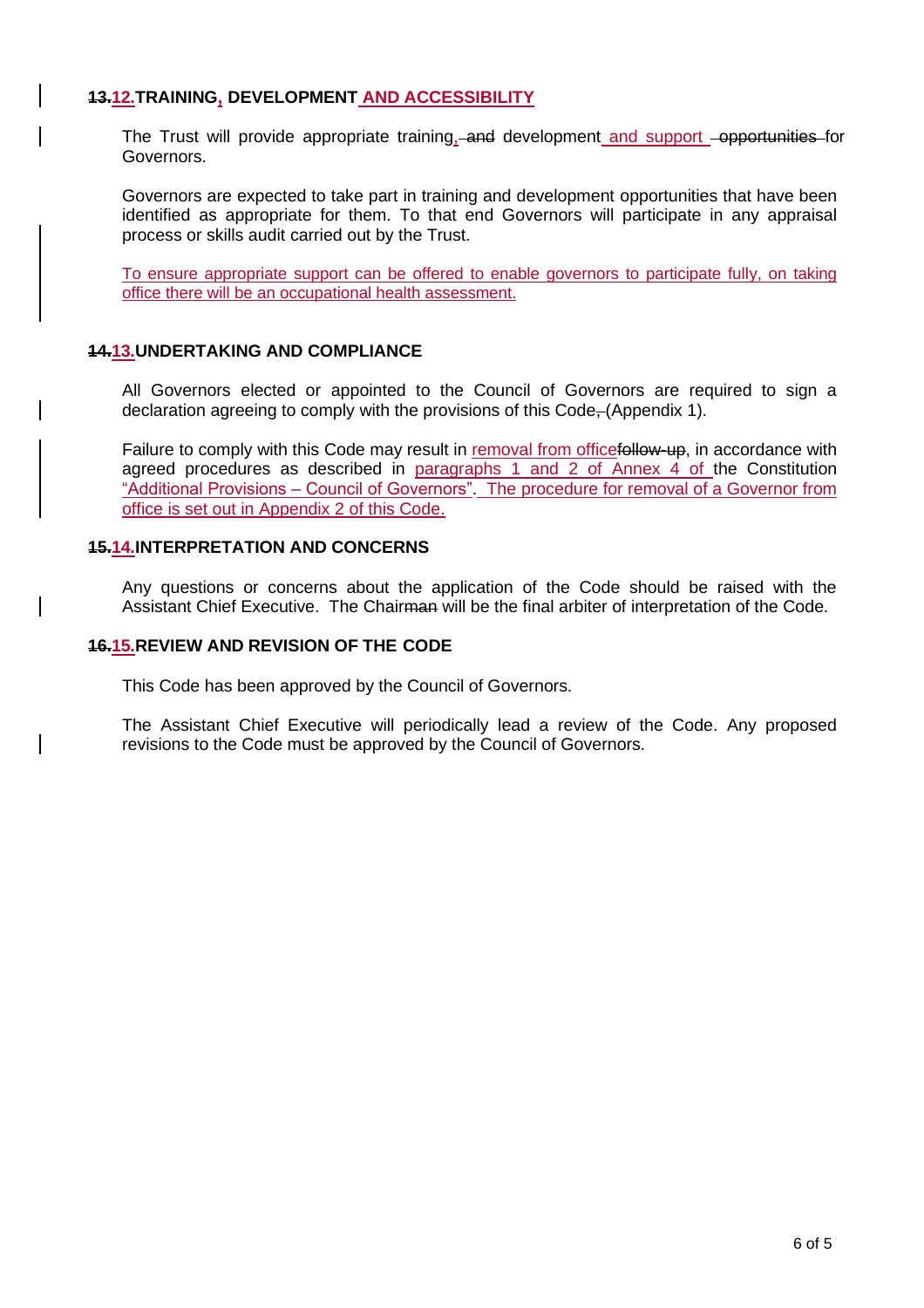# **CODE OF CONDUCT FOR GOVERNORS**

# **DECLARATION**

**I confirm I have read and understood the Code of Conduct for Governors and agree to comply with the Code.**

| Surname:                          |  |
|-----------------------------------|--|
| <b>First Name(s):</b>             |  |
| Date of election / appointment:   |  |
| <b>Constituency/Organisation:</b> |  |
| Signature:                        |  |
| Date:                             |  |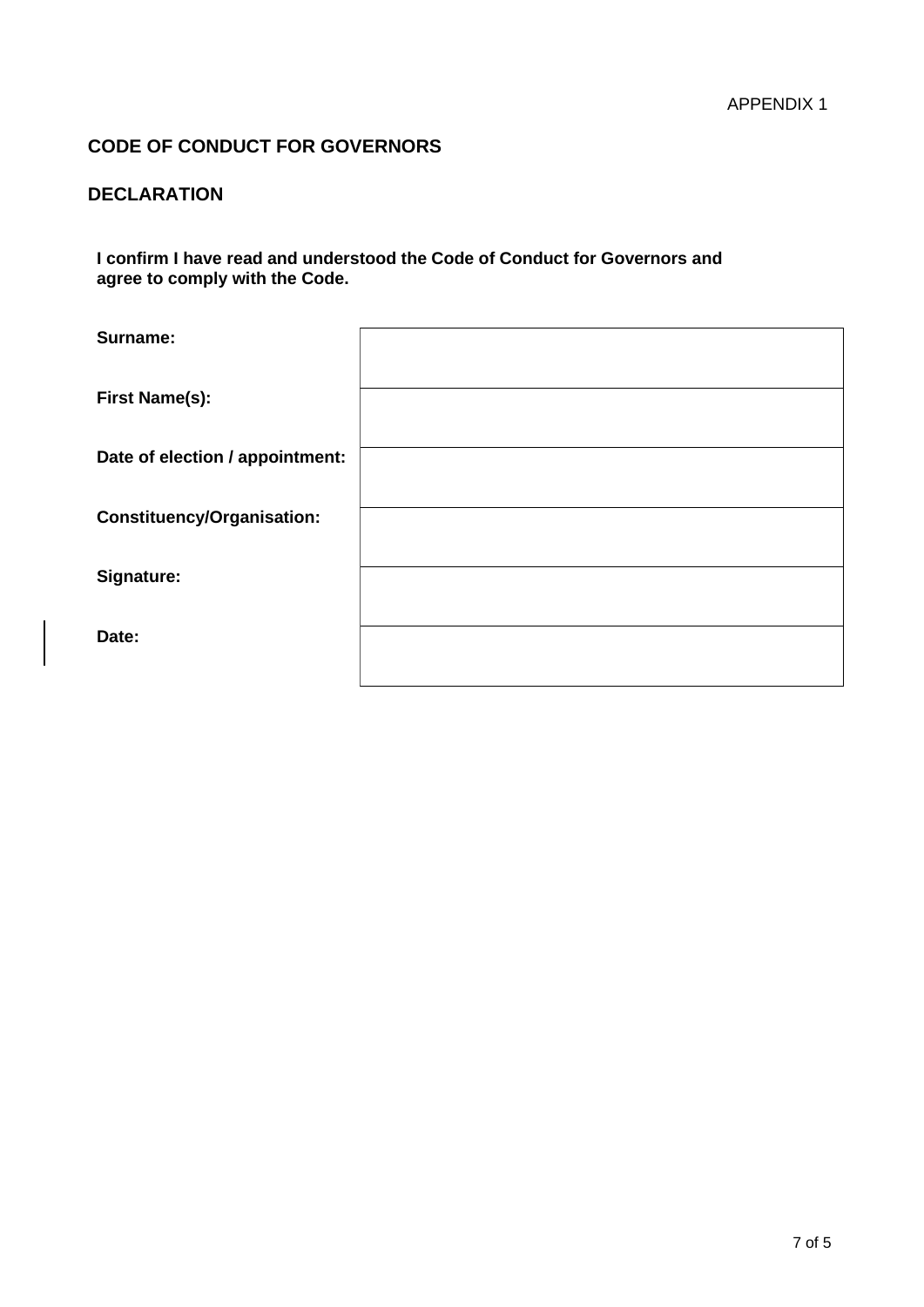# **ADDITIONAL PROVISIONS – COUNCIL OF GOVERNORS**

[see paragraph 22 of the Trust Constitution]

### **Membership of the Council of Governors - further eligibility provisions**

- **1.** In addition to the provisions set out in Paragraph 16.1 of the Constitution, an individual shall not become or continue to be a governor if:
- 1.1 They have within the preceding five years been dismissed, otherwise than by reason of redundancy or ill health, from any paid employment with a health service body, a private or independent care commissioner or provider or other public service body;
- 1.2 They are a person whose tenure of office as chair, or member, or governor or director of a health service body or other public service body has been terminated on the grounds that their appointment is not in the interests of the service, for non-attendance at meetings or for non-disclosure of a pecuniary interest;
- 1.3 They are a director or the trust secretary of the Trust, or a governor, director or secretary of another health service body;
- 1.4 They have had their name removed or suspended, other than by reason of withdrawal, from any list prepared under the 2006 Act and/or any related subordinate legislation or who has otherwise been suspended or disqualified from any healthcare profession and has not subsequently had their name included in such a list or had their suspension lifted or qualification reinstated;
- 1.5 They are incapable by reason of mental disorder, illness or injury of carrying out their functions as a governor and it is anticipated that such incapacity will continue for a period of six months or the remainder of their tenure of office;
- 1.6 They have within the preceding five years demonstrated aggressive or violent behaviour on Trust premises or another health service body and following such behaviour have been asked to leave, have been removed or excluded from the premises under either the Trust's Policy for Withholding Treatment from Violent and Abusive Patients or Visitors (as amended from time to time) or the health service body's equivalent policy;
- 1.7 They have been confirmed as a habitual or vexatious complainant in accordance with the Trust's Concerns and Complaints Policy (as amended from time to time);
- 1.8 They refuse to confirm that they will abide by the Trust's Code of Conduct for Governors (as amended from time to time);
- 1.9 They have refused without reasonable cause to undertake peer review and/or any training which the Trust and/or the Council of Governors requires all governors to undertake;
- 1.10 They are a member of a local authority Overview and Scrutiny Committee covering health matters;
- 1.11 They are an officer or member of the governing body of Healthwatch or its successor bodies;
- 1.12 They have previously been or currently are subject to a Sex Offenders Order and/or their name is included in the Violent and Sex Offenders Register;